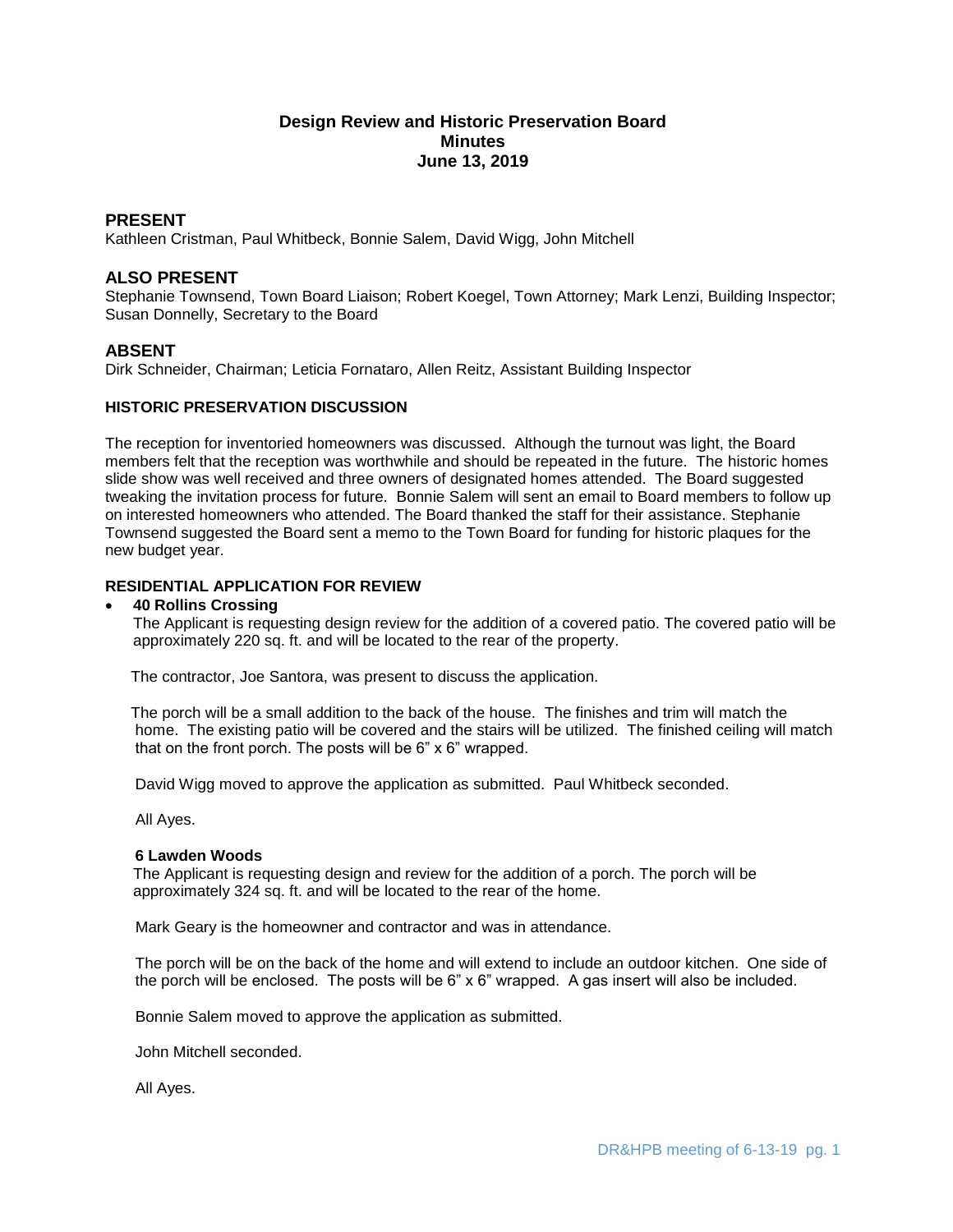## **COMMERCIAL APPLICATION FOR REVIEW**

### **123 South Main Street - Verizon**

The Applicant is returning to the Design Review Board for the design change to a cell tower. The applicant was previously approved for design at the March 22, 2018 Design Review Meeting. The four tower legs, which were approved stamped steel, and the brick wall will now be changed to hard coated foam with a faux brick appearance.

The following representatives for the application attended: Brett Buggeln, Tarpon Towers; Jim Herschell and Kathy Pomponio, Verizon; David Weisenreder, Costich Engineering; Jackie Bartolotta, Tectonic Engineering.

Brett Buggeln discussed the following:

- 1. Mr. Buggeln discussed the newly proposed steel tower legs that will be covered in a hard coated foam. The tower legs will be delivered in three sections and he discussed the installation process.
- 2. Mr. Buggeln conveyed that the previously approved brick wall is not be feasible due to the need to accommodate for sway of the tower legs and presented a letter from Costich Engineering confirming this.
- 3. Mr. Buggeln presented two options:

a. The brick wall will be constructed of real brick with a faux concrete block foam filler. OR

b. The wall will be constructed of all faux brick colored to match the brick on the church.

 A letter from Raycap, the manufacturer of the materials, was submitted testifying to the durability of their products.

The Board raised concerns:

- 1. The Board is concerned about faux materials being used on a structure that is in a highly trafficked residential area.
- 2. The Board feels that landscaping is not a solution to hiding the faux materials.
- 3. The Board has concerns about weathering and durability.

 Mark Lenzi noted that the Board has 90 days to render a decision. If the applicant wishes to appeal that decision, they can challenge the decision to the Zoning Board of Appeals.

 The Board concluded that they would like to hold over the application in order to visit the church with the samples presented on 6/13/19 to view the materials with the site.

The Board decided that they will visit the site in small groups to view the samples against the existing brick prior to the next Design Review Board meeting. Samples were given to Mark Lenzi. Mr. Lenzi will coordinate and attend the site visits with the Board.

David Wigg then moved to hold the application open. Kathleen Cristman seconded.

All Ayes.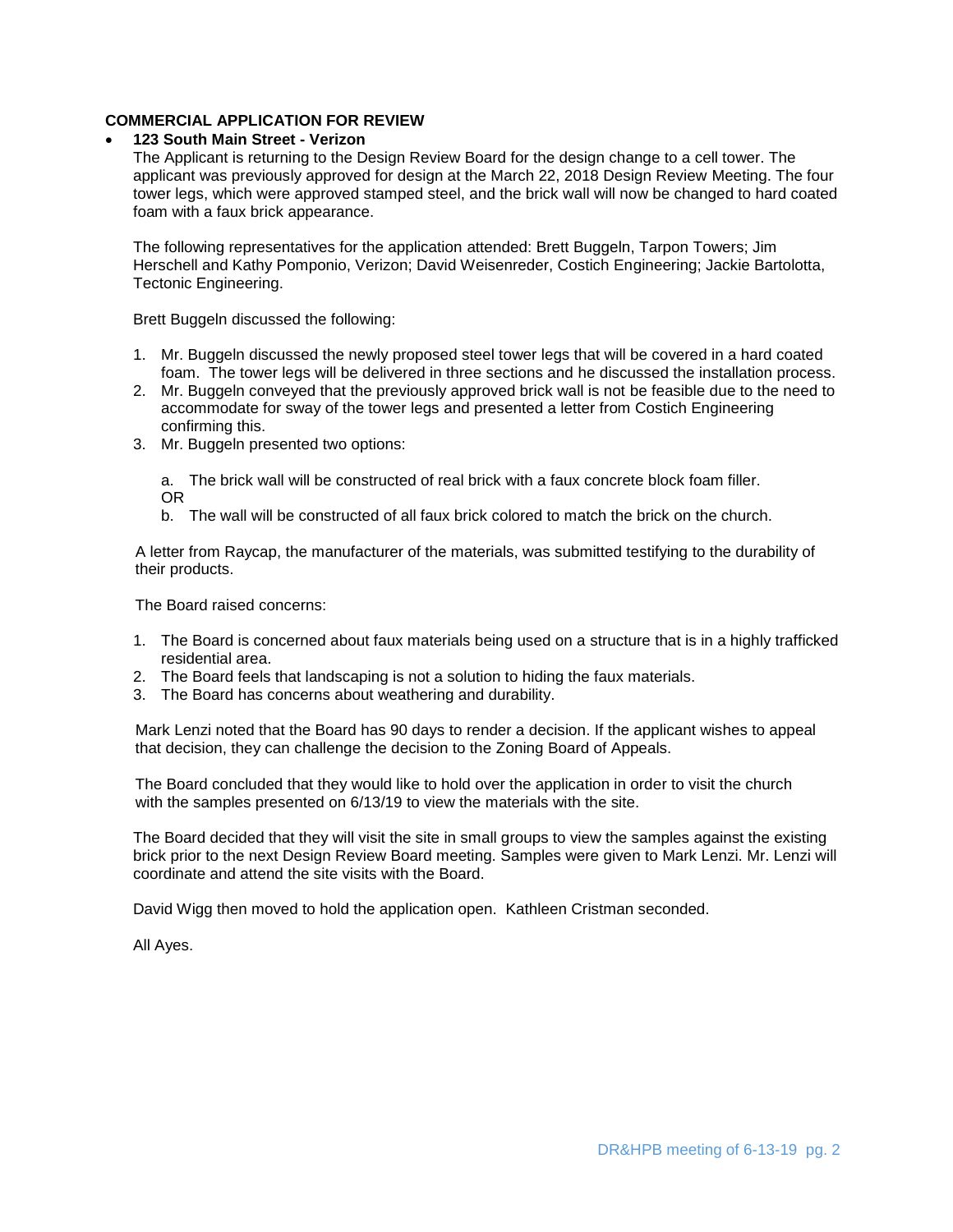### **3300 Monroe Avenue – Bounce Hopper**

The Applicant is requesting design review for the addition of a business identification sign. The sign will be approximately 30 sq. ft. and will identify the business "Bounce Hopper".

Isar Kiani was present to discuss the business identification sign for Bounce Hopper.

The sign will be unlit and will be placed in the same location as the previous signage. The proposed sign complies with the Town of Pittsford sign code.

John Mitchell moved to accept the application as submitted. Bonnie Salem seconded.

All Ayes.

#### **834 Linden Avenue – Universal Imports**

The Applicant is requesting design review for the upgrading of the front facade of a commercial building. The building is located on Linden Avenue and is currently housing "Universal Imports". This application was for the front facade and did not include the signs.

Mark Fuerbacher was present to discuss the application.

Mr. Fuerbacher presented a revised option for the front façade. The new option proposes partial wrap around stone façade with staggered edging on the front and side of the building. A wood beam with lights similar to the front facing elevation will be added. The remaining wall surfaces will be painted an off white or gray color on the cinder block.

David Wigg moved to accept the newly proposed façade with real stone and wood materials, the addition of 5-6 lights equally spaced to match those currently on the front face of the building with the acceptance of the shield logo on the front of the building.

Bonnie Salem seconded.

All Ayes.

## **INFORMAL REVIEW - DEMOLITION**

### **3571-3589 Clover Street**

The owner of 3571 & 3589 Clover Street, has applied for a demolition permit to allow the demolition of all buildings, additions and silos except for the main barn at 3571 Clover Street, Tax Parcel #191.01-1- 19 and all buildings at 3589 Clover Street, Tax Parcel #191.01-1-18. These properties are Zoned Rural Residential South Pittsford (RRSP). The Demolition permit is to be issued on or after August 5, 2019.

Mark Lenzi relayed to the Board the demolition of structures on the above mentioned properties. The large barn will be retained. This barn been accepted by the Town of Pittsford as part of the arrangement for the Bridleridge subdivision and will be fixed up and repaired by the developer. All other structures will be removed. Some are in disrepair and collapsing. The Board questioned the historic significance of the structures and Mark agreed to share some satellite pictures circa 1916 with them to answer some of those questions.